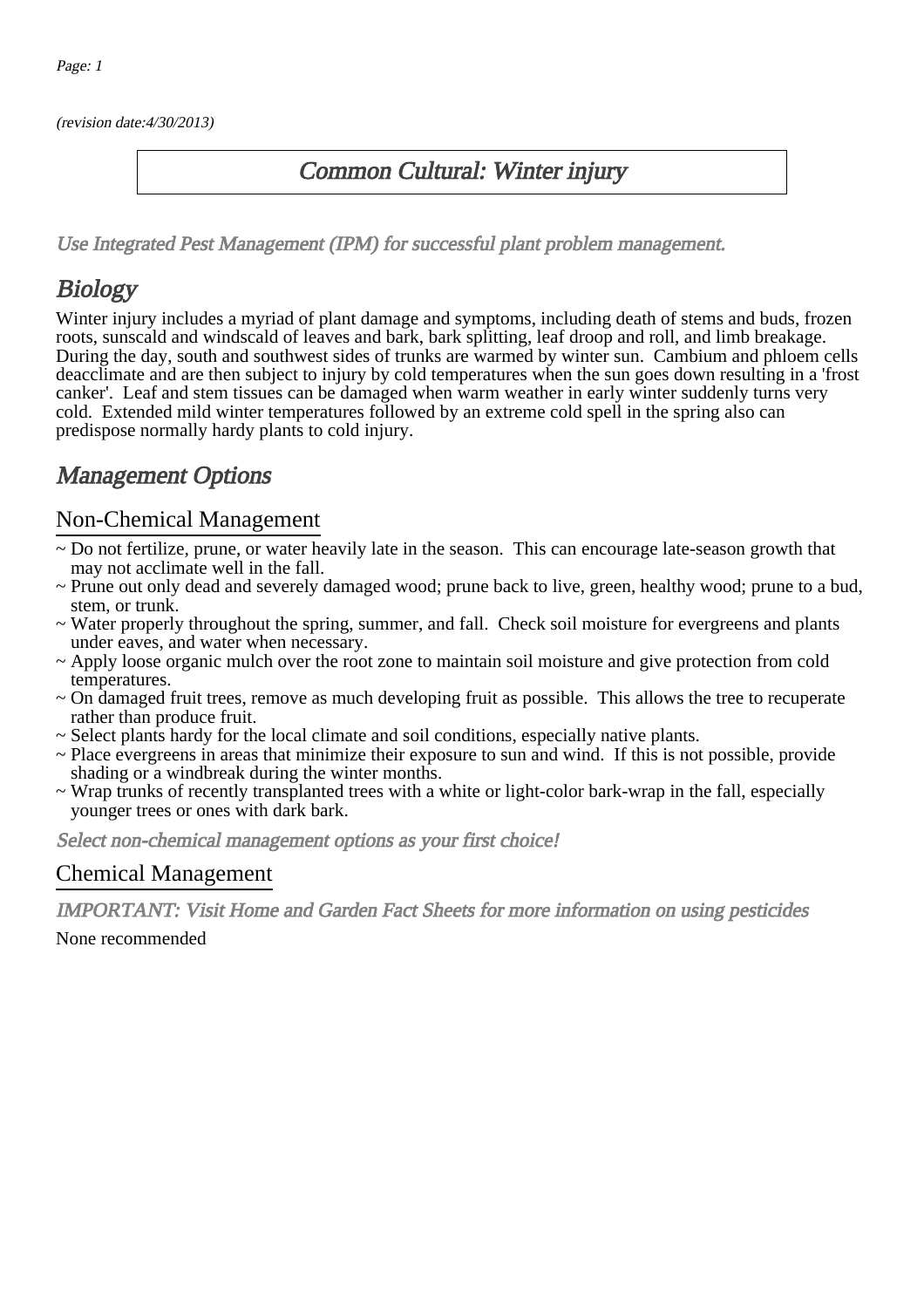# Common Cultural: Winter injury

## Images



~ Caption: Winter damage on apple ~ Photo by: R.S. Byther

~ Caption: Winter damage on apple ~ Photo by: R.S. Byther

~ Caption: Winter damage on apple ~ Photo by: R.S. Byther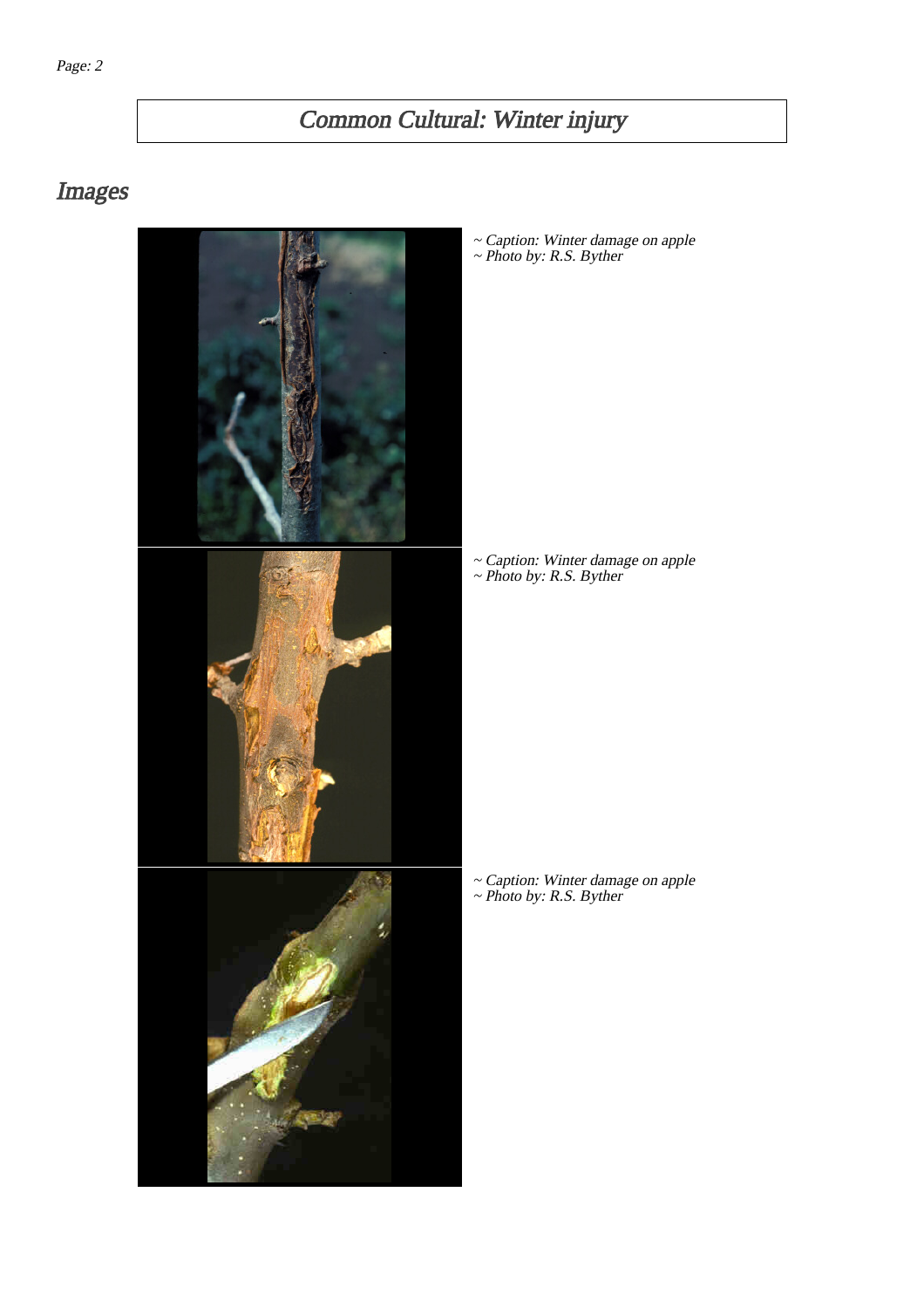

~ Caption: Cold damage on camellia ~ Photo by: R.S. Byther

~ Caption: Flower bud damage on rhododendron ~ Photo by: R.S. Byther

~ Caption: Winter damage on rhododendron ~ Photo by: R.S. Byther